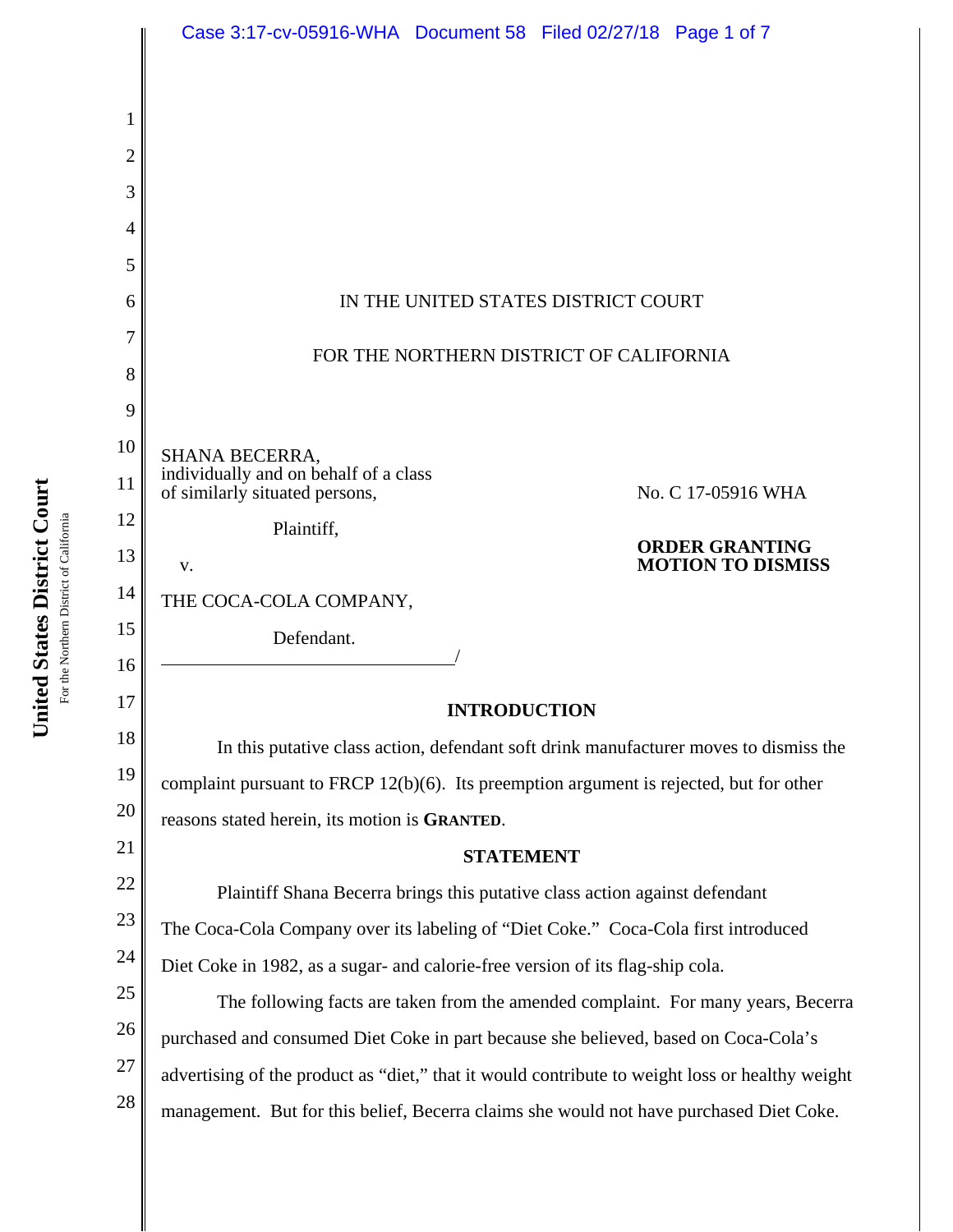# Case 3:17-cv-05916-WHA Document 58 Filed 02/27/18 Page 2 of 7

The science, she alleges, now shows Diet Coke consumption actually leads to the exact opposite — weight gain. Becerra's complaint cites numerous scientific studies purportedly suggesting that nonnutritive sweeteners, like those used in Diet Coke, do not assist in weight loss or healthy weight management, because nonnutritive sweeteners like aspartame interfere with the body's ability to properly metabolize calories, leading to weight gain and increased risk of metabolic disease, diabetes, and cardiovascular disease.

7 8 9 10 11 12 In October 2017, Becerra commenced this action against Coca-Cola seeking to represent a state-wide class of persons in California who purchased Diet Coke in cans or bottles on or after October 26, 2013 for personal or household use. Becerra asserts claims for violations of the California False Advertising Law, the California Consumers Legal Remedies Act, the California Unfair Competition Law, for breach of express warranty, and for breach of implied warranty.

Coca-Cola now moves to dismiss Becerra's complaint pursuant to FRCP 12(b)(6). This order follows full briefing and oral argument.

### **ANALYSIS**

16 17 18 Coca-Cola argues federal law preempts all of Becerra's claims, and that even if not preempted, Becerra's claims are barred by California's safe harbor rule. This order also addresses the pleading standard under FRCP 9(b).

19

1

2

3

4

5

6

13

14

15

### **1. EXPRESS PREEMPTION AND SAFE HARBOR**.

20 21 22 23 24 25 26 27 28 In 1990, Congress passed the Nutrition Labeling and Education Act, which amended the Food, Drug and Cosmetic Act, and established uniform food labeling requirements to address the need for "consistent, enforceable rules pertaining to the claims that may be made with respect to the benefits of nutrients in foods." Pub. L. No. 101-535, 104 Stat. 2353 (1990); H.R. Rep. 101-538, at 8 (1990). In order to achieve its goal of uniformity, the NLEA included an express preemption provision that no state may directly or indirectly establish any requirement for the labeling of food that is "not identical to" certain federal requirements. 21 U.S.C. § 343-1. A state regulation is "not identical to" a federal regulation if it imposes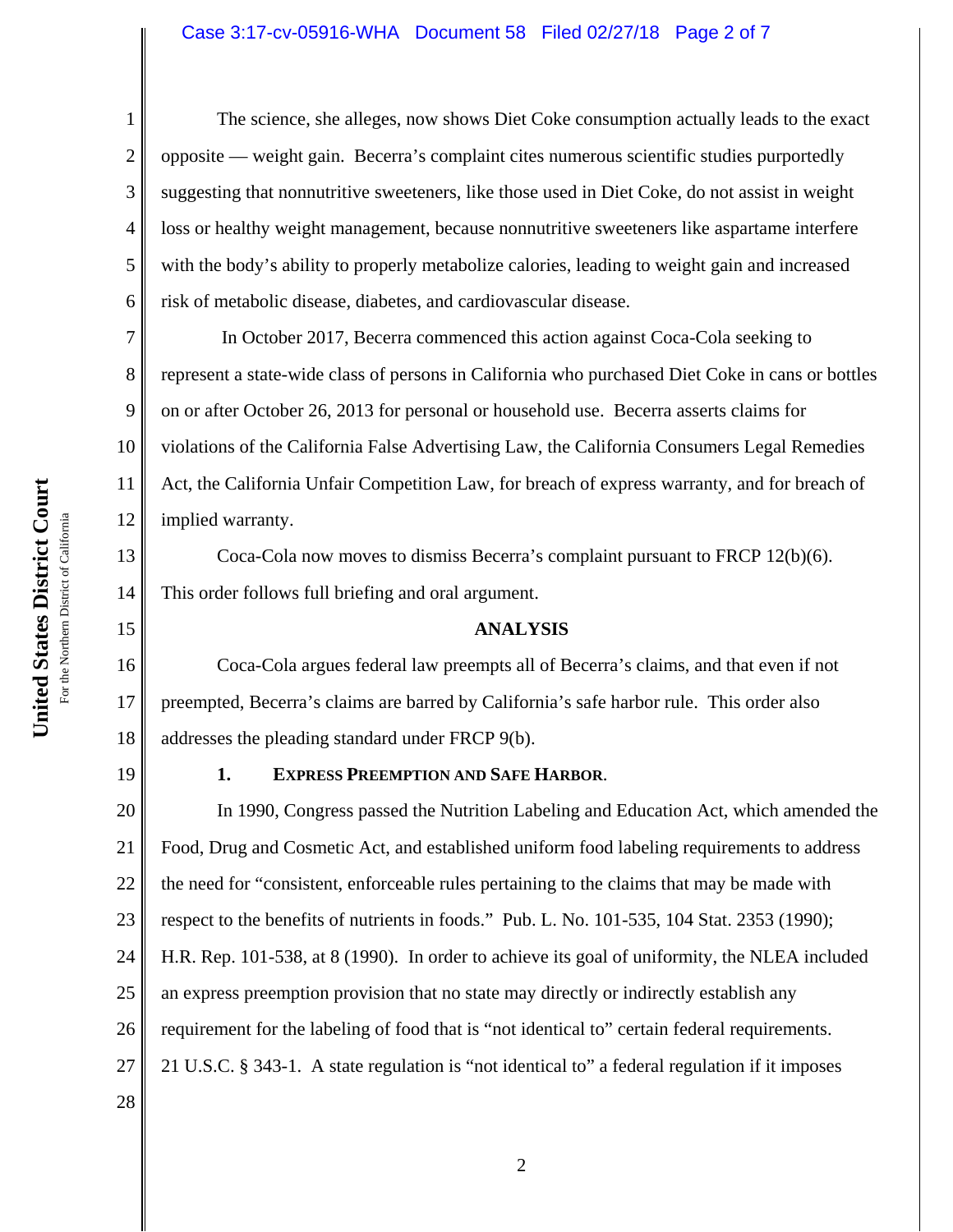# Case 3:17-cv-05916-WHA Document 58 Filed 02/27/18 Page 3 of 7

1 2 3 4 5 6 7 8 9 10 11 12 13 14 15 16 17 18 19 20 21 22 23 24 any obligation that differs from those specifically imposed by or contained in the applicable provision (including any implementing regulation). 21 C.F.R.  $\S$  100.1(c)(4)(ii). One provision with such preemptive effect is Section 343®, which describes when a label containing nutrition content and health-related claims will be deemed misbranded. Section  $343(r)(2)(D)$  provides an exception for the use of the term "diet" in soft drink brand names. Such use is not subject to Section  $343(r)(2)$  if: (i) such claim is contained in the brand name of such soft drink, (ii) such brand name was in use on such soft drink before October 25, 1989, and (iii) the use of the term "diet" was in conformity with section 105.66 of title 21 of the Code of Federal Regulations. Such claim is subject to paragraph (a). Paragraph (a) refers to Section 343(a), which, in turn, states that a food is misbranded if "its labeling is false or misleading in any particular." This general prohibition against false and misleading labels does not fall within the scope of Section 343-1, and as such, states are free to regulate where, as here, California statutes impose requirements identical to those of Section 343(a). *See, e.g.*, Cal. Health and Safety Code § 110660 ("Any food is misbranded if its labeling is false or misleading in any particular"); *Farm Raised Salmon Cases*, 42 Cal. 4th 1077, 1086) ("under FDA regulations, if the State requirement is identical to Federal law, there is no issue of preemption"). The implementing federal regulations also explicitly provide that the use of the term cannot be false or misleading. "A soft drink that used the term 'diet' as part of its brand name . . . may continue to use that term as part of its brand name, provided that its use of the term is not false or misleading under section [343(a)]." 21 C.F.R. § 101.13(q)(2); *See also* 21 C.F.R. § 105.66(e)(1) ("a food may be labeled with terms such as 'diet' . . . only if the claim is not false and misleading"). The above-quoted conditions of Section  $343(r)(2)(D)$ , Coca-Cola asserts, are

25 26 27 "requirements" for the use of the term "diet," and thus Section 343-1(a) preempts any state law that imposes different requirements. This is not how the statute reads. Section  $343(r)(2)(D)$ does not *positively authorize use* of the term "diet" if its requirements are met. Rather,

28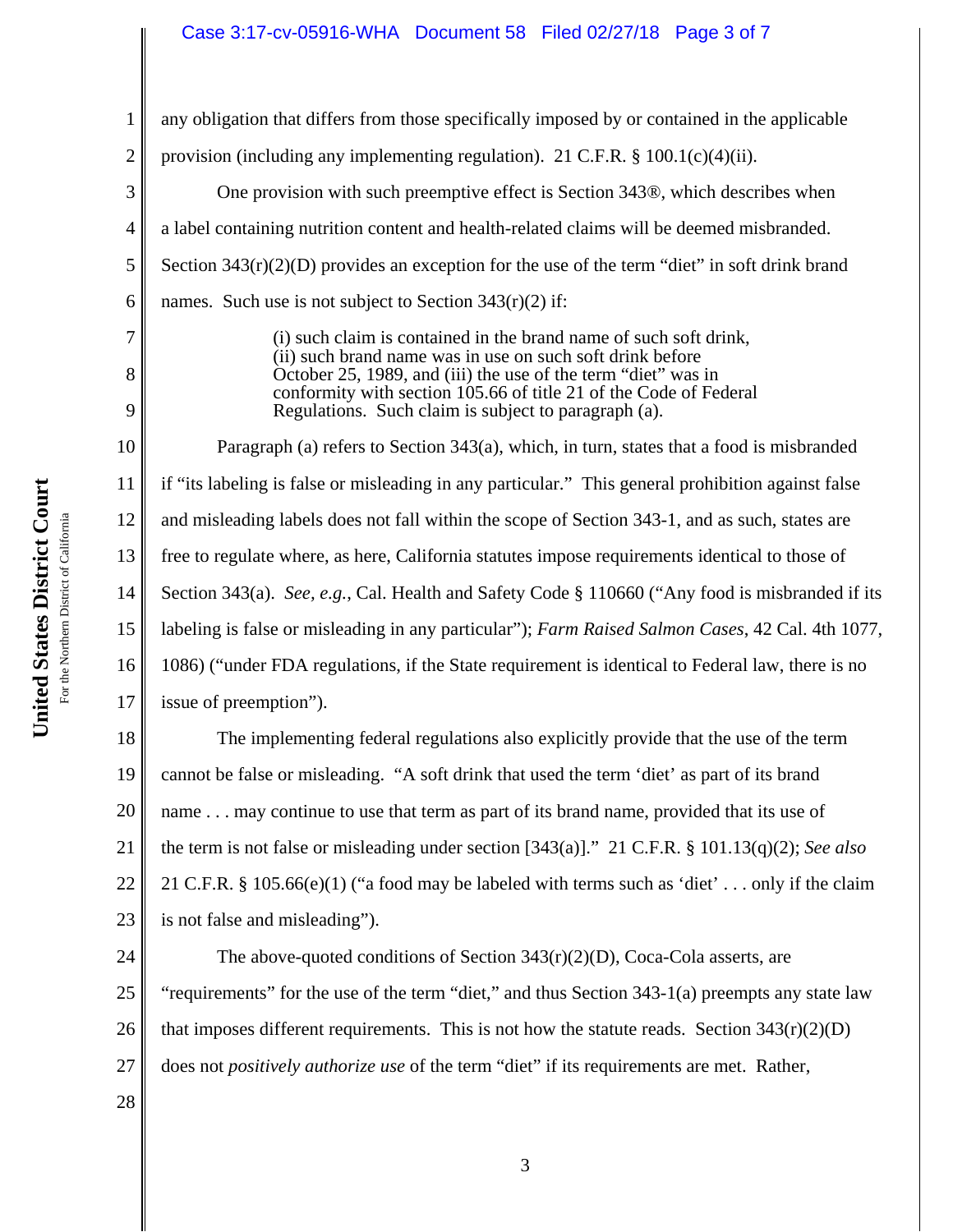# Case 3:17-cv-05916-WHA Document 58 Filed 02/27/18 Page 4 of 7

Section 343(r)(2)(D) states only that *if* its conditions are met, *Section 343® does not apply* and the use *is subject to Section 343(a)*.

Because Becerra seeks to invoke state statutes that are not expressly preempted by Section 343-1 and that impose requirements identical to the federal statute, Becerra's claims are not preempted by the FDCA.

6 7 8 9 10 11 12 13 14 15 16 17 18 Coca-Cola argues that its use of the term "diet" complied with federal regulations, and that an order deeming such use false or misleading would indirectly impose a requirement not identical to the FDCA. Coca-Cola cites this Court's decision in *Guttmann v. Nissin Foods (U.S.A.) Co., Inc.*, 2015 WL 4309427 (N.D. Cal. June 15, 2015). In *Guttmann*, the plaintiff claimed that the label "0g Trans Fat" was false and misleading because the product in question did, in fact, contain trace amounts of trans fat. The order on the motion to dismiss held that the plaintiff's claims were nevertheless preempted because the defendant's use of the phrase "0g Trans Fat" was explicitly required by a federal regulation. That regulation stated, in relevant part, "[i]f the serving contains less than 0.5 gram, the content, when declared, shall be expressed as zero." 21 C.F.R. § 101.9(c)(2)(ii) (2015). Accordingly, even though the product had trace amounts of trans fat, and the label statement was literally false, for a court to have held that the label was "false or misleading" would have imposed a requirement different than that of the FDCA.

19 20 21 22 23 24 25 26 27 28 Coca-Cola argues Section 105.66 of Title 21 of the Code of Federal Regulations is comparable to the regulation in *Guttmann*. Section 105.66 states: (e) *Label terms suggesting usefulness as low calorie or reduced calorie foods*. (1) Except as provided . . . in § 101.13(q)(2) of this chapter for soft drinks, a food may be labeled with terms such as "diet"... only if the claim is not false and misleading, and the food is labeled "low calorie" or "reduced calorie" or bears another comparative calorie claim in compliance with part 101 of this chapter and this section. Not only is this provision also subject to the now familiar false and misleading prohibition, but it also imposes *no requirement* to use the term "diet." The incompatibility in *Guttmann* was the federal requirement on defendant to display the amount of trans fat as "0g" on one hand, and the claimed requirement to display it as "trace amounts" on the other hand. Here, there is no such

1

2

3

4

5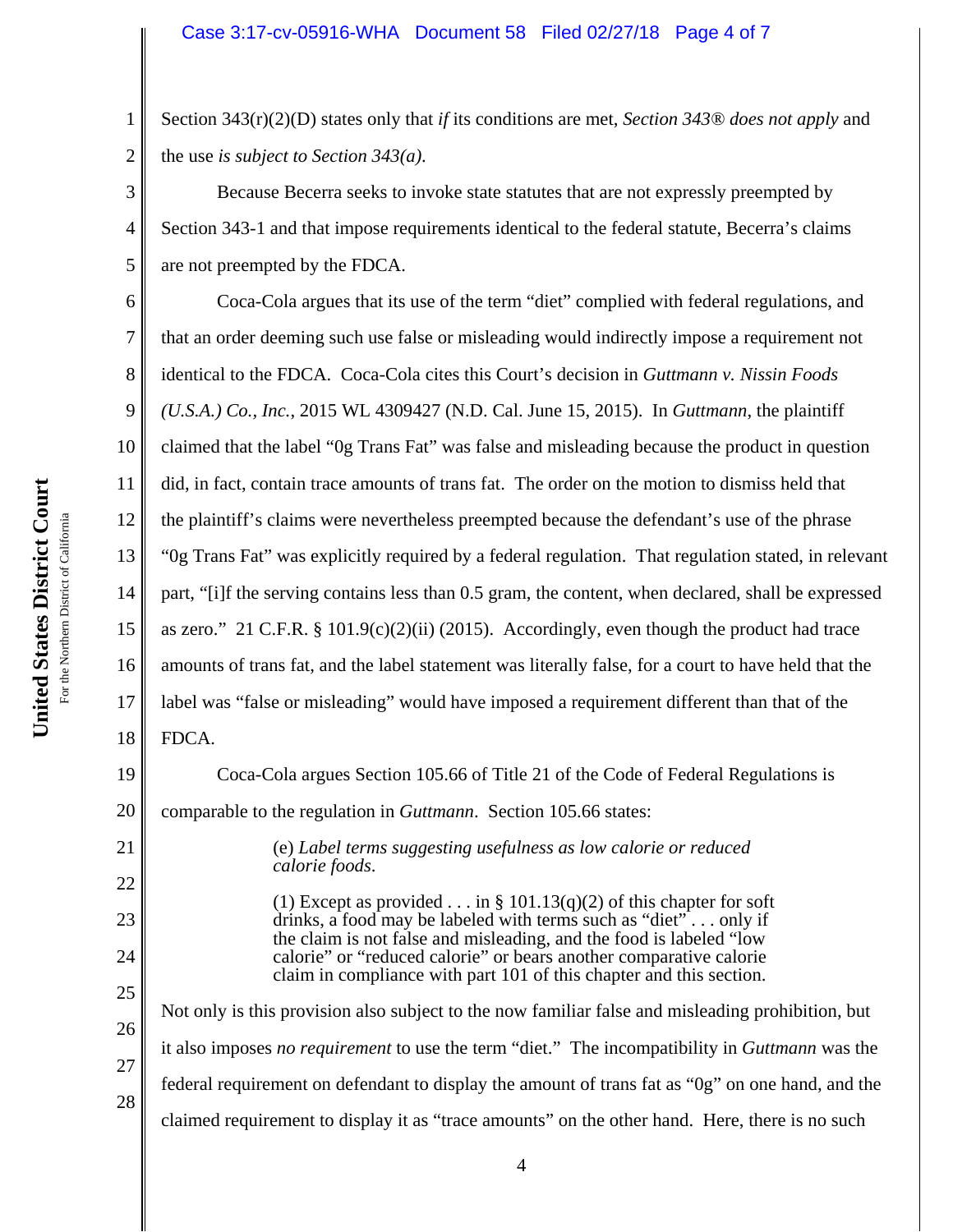### Case 3:17-cv-05916-WHA Document 58 Filed 02/27/18 Page 5 of 7

conflict. If "diet" is determined to be false and misleading, unlike in *Guttmann*, Coca-Cola would not be obligated by any federal statute to continue to use the term.

Coca-Cola argues, in the alternative, that California's safe harbor rule also bars Becerra's consumer protection claims. The safe harbor rule applies where a plaintiff pursues a consumer protection claim arising from conduct that is explicitly authorized by a statute. Because the FDCA does not positively authorize use of the term "diet" in a false or misleading manner, as discussed above, Coca-Cola's safe-harbor defense fails as well.

This order now turns to the sufficiency of Becerra's complaint under FRCP 9(b).

#### **2. FRCP 9(b).**

Fraud claims are subject to a higher standard and must be pled with particularity. FRCP 9(b). State law consumer protection claims that sound in fraud must therefore be "accompanied by the who, what, when, where, and how of the misconduct charged." *Vess v. Ciba-Geigy Corp. USA*, 317 F.3d 1097, 1106 (9th Cir. 2003).

14

1

2

3

4

5

6

7

8

9

10

11

12

13

# **A. Statutory Claims.**

15 16 17 18 19 20 Claims under California consumer protection statutes are governed by the "reasonable consumer" standard. Under this standard, a plaintiff must show that members of the public are likely to be deceived. *Williams v. Gerber Prods. Co.*, 552 F.3d 934, 938 (9th Cir. 2008). This requires more than a mere possibility that the product "might conceivably be misunderstood by some few consumers viewing it in an unreasonable manner." *Ebner v. Fresh, Inc.*, 838 F.3d 958, 965 (9th Cir. 2016).

21 22 23 24 Here, Becerra has not met this requirement. Becerra does not argue that Coca-Cola has made *any* affirmative statements or representations that Diet Coke will cause weight loss or healthy weight management. Rather, Becerra argues only that "'diet' inherently and necessarily implies it will assist in weight loss" (First Amd. Compl. ¶ 14).

25 26 27 28 Contrary to Becerra, a reasonable consumer would simply not look at the brand name Diet Coke and assume that consuming it, absent any lifestyle change, would lead to weight loss. In supermarkets, Diet Coke is displayed next to regular soft drinks and is not sold in the health-food section. Reasonable consumers would understand that Diet Coke merely deletes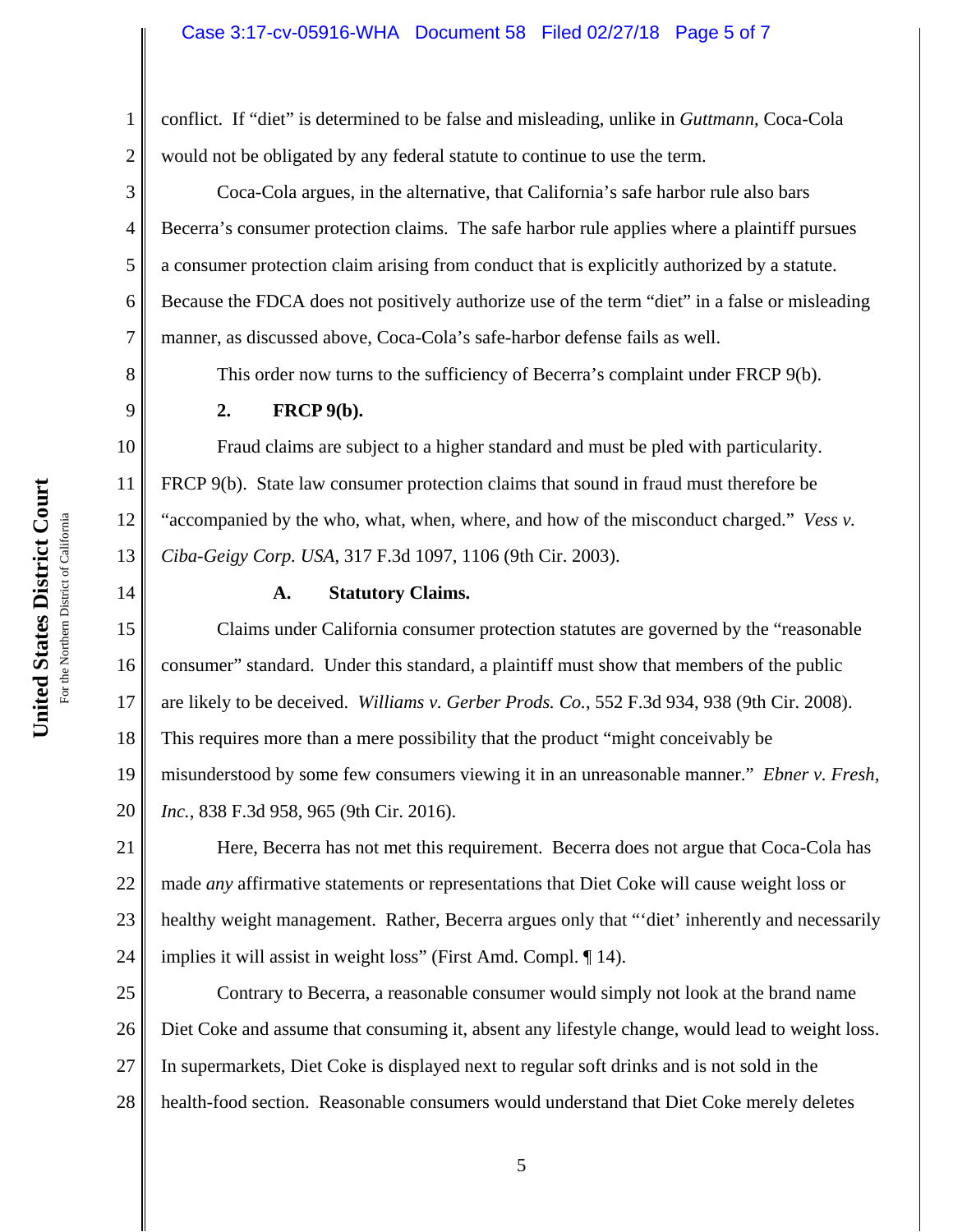### Case 3:17-cv-05916-WHA Document 58 Filed 02/27/18 Page 6 of 7

the calories usually present in regular Coke, and that the caloric reduction will lead to weight loss only as part of an overall sensible diet and exercise regimen dependent on individual metabolism.

Becerra further fails to allege facts showing how a reasonable consumer would infer from the example Diet Coke advertisements that consumption would lead to weight loss. Reasonable consumers understand that advertising will feature healthy and attractive consumers enjoying the subject products and will not star the unhealthy and unfit. Such advertising cannot be said to imply that a product will cause weight loss without regard to exercise and nutrition.

9 10 11 12 13 14 15 16 17 18 The complaint relies heavily on thirteen studies that are equivocal as to whether diet soda causes weight gain. Read in the light most favorable to Becerra, these studies all acknowledge that the question of *causation*, rather than *correlation*, remains undetermined. Indeed, one study referred to by Becerra concludes by suggesting the correlation is due to the behavior of consumers, rather than the effects of nonnutritive sweeteners: "Taken together, the evidence summarized by us and others suggests that if [nonnutritive sweeteners] are used as substitutes for higher energy yielding sweeteners, they have the potential to aid in weight management, but whether they will be used in this way is uncertain." Richard D. Mattes  $\&$ Barry M. Popkin, *Nonnutritive Sweetener Consumption in Humans: Effects on Appetite and Food Intake and their Putative Mechanisms*, 89 AM. J. CLINICAL NUTRITION 1, 10 (2009).\*

19 20 21 22 23 In order for Becerra succeed on her claims, she must prove that Diet Coke *causes* weight gain. Becerra's studies may show a strong correlation between artificial sweeteners and weight gain, and they may raise legitimate concerns over the health value of replacing sweetened beverages with artificially sweetened ones. But Becerra's studies do not show that Diet Coke causes weight gain.

24

1

2

3

4

5

6

7

8

25

6

<sup>26</sup> 27 28 \* *See also* Rebecca J. Brown et al., *Artificial Sweeteners: A Systematic Review of Metabolic Effects in* Youth, 5 INT'L J. OF PEDIATRIC OBESITY 305, 310 (2010) ("causality is far from established with regard to artificial sweetener use and weight gain in children"); Mengna Huang et al., *Artificially Sweetened Beverages, Sugar-Sweetened Beverages, Plain Water, and Incident Diabetes Mellitus in Postmenopausal Women*, 106 AM. J. CLINICAL NUTRITION 614, 614 (2017) ("caution should be taken in interpreting these results as causal because both residual confounding and reverse causation could explain these results").